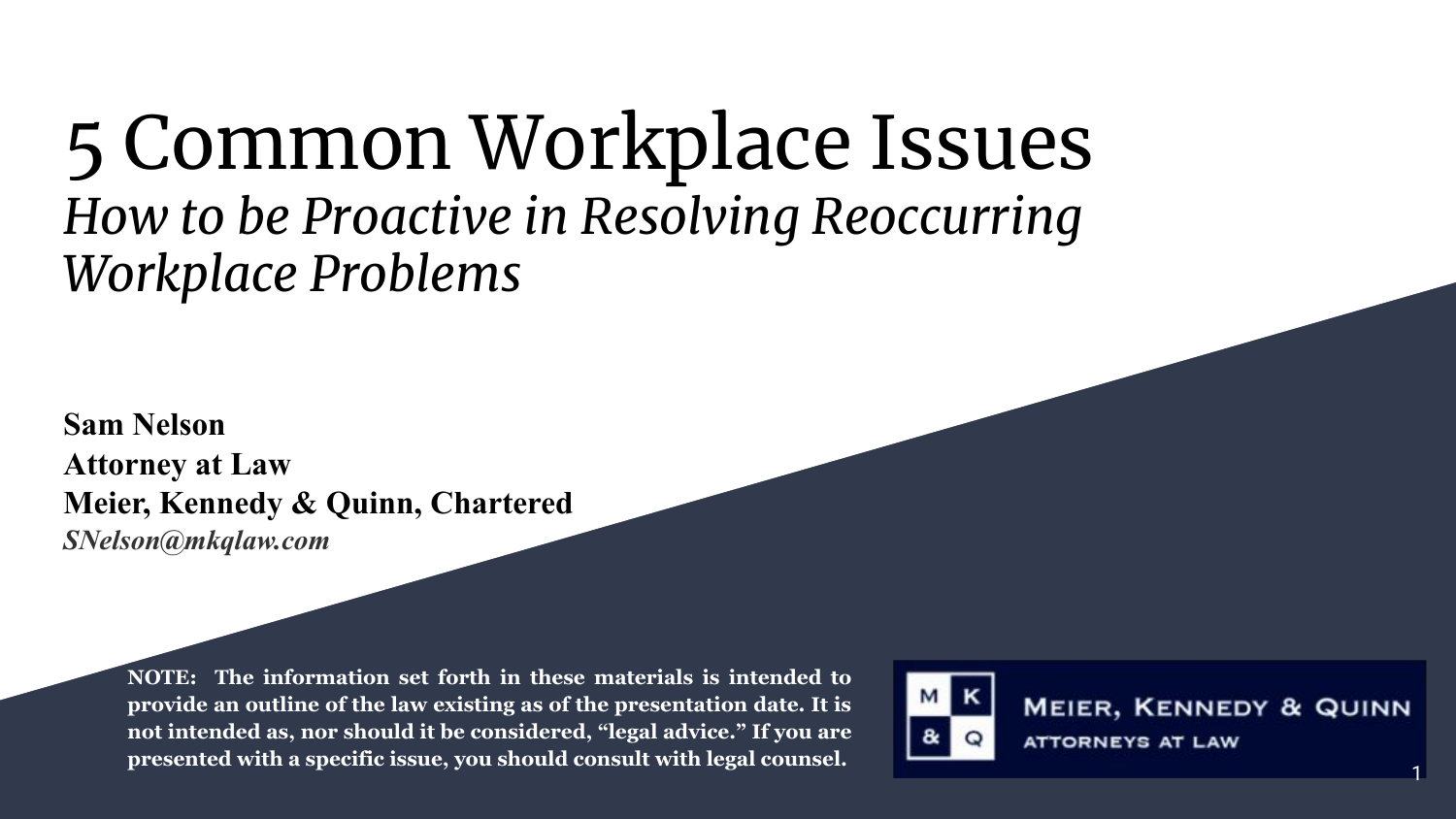

**MEIER, KENNEDY & QUINN ATTORNEYS AT** 

# Overview

- 1. Performance Reviews for Poor Performers
- 2. Relationship Problems options to relieve the tension
- 3. Employee Discipline making it work for them and for you
- 4. Reduction of hours to part-time
- 5. Experienced (Old) Employees time to say goodbye?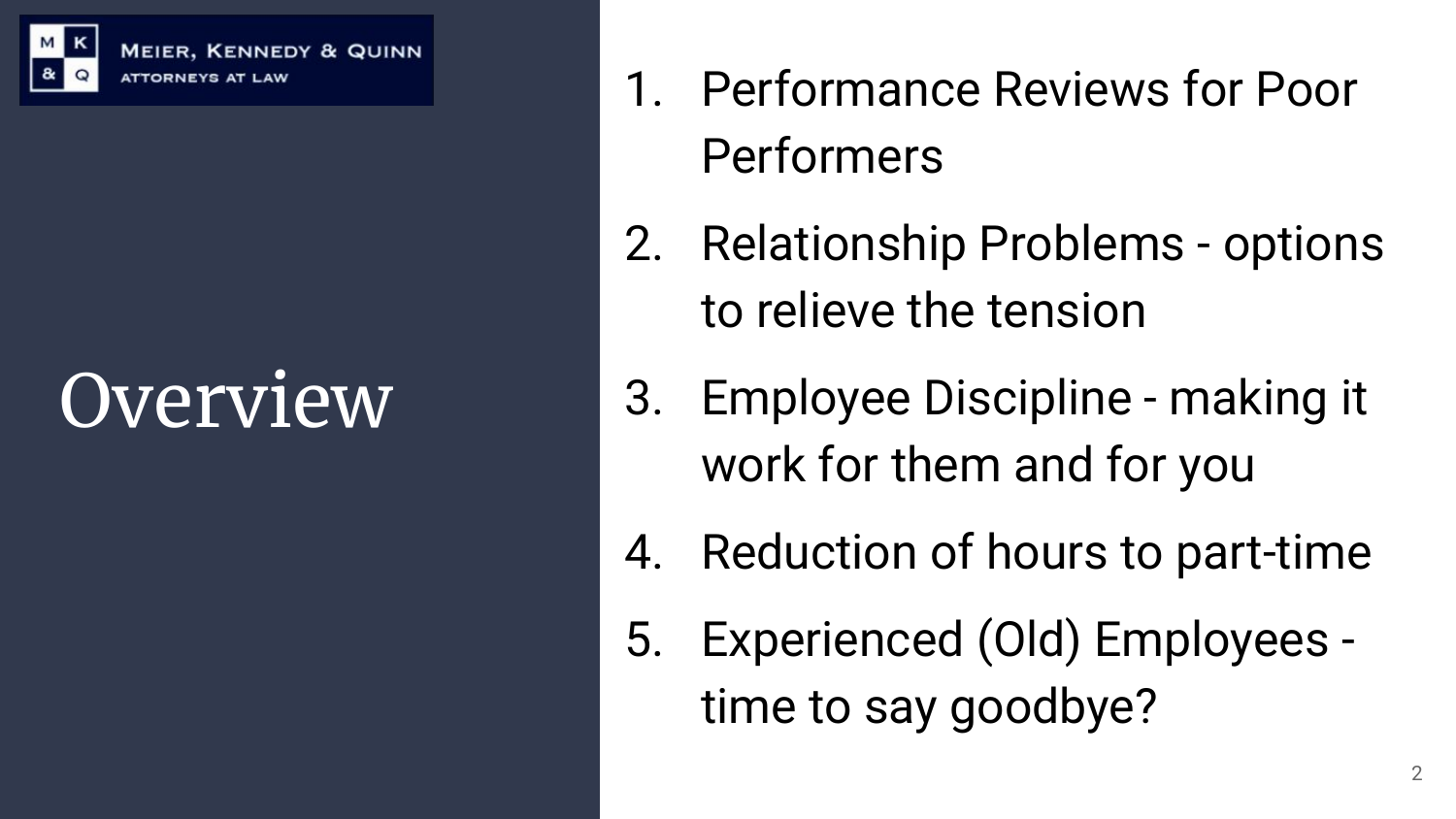

#### What is the purpose of a performance review (for anyone)?

- Feedback on employee performance
- Identifies strengths and weaknesses
- Opportunity for management to reflect
- Opportunity for employee to be recognized and to improve
- Set goals
- Documents performance issues
- Handbook requirement annual review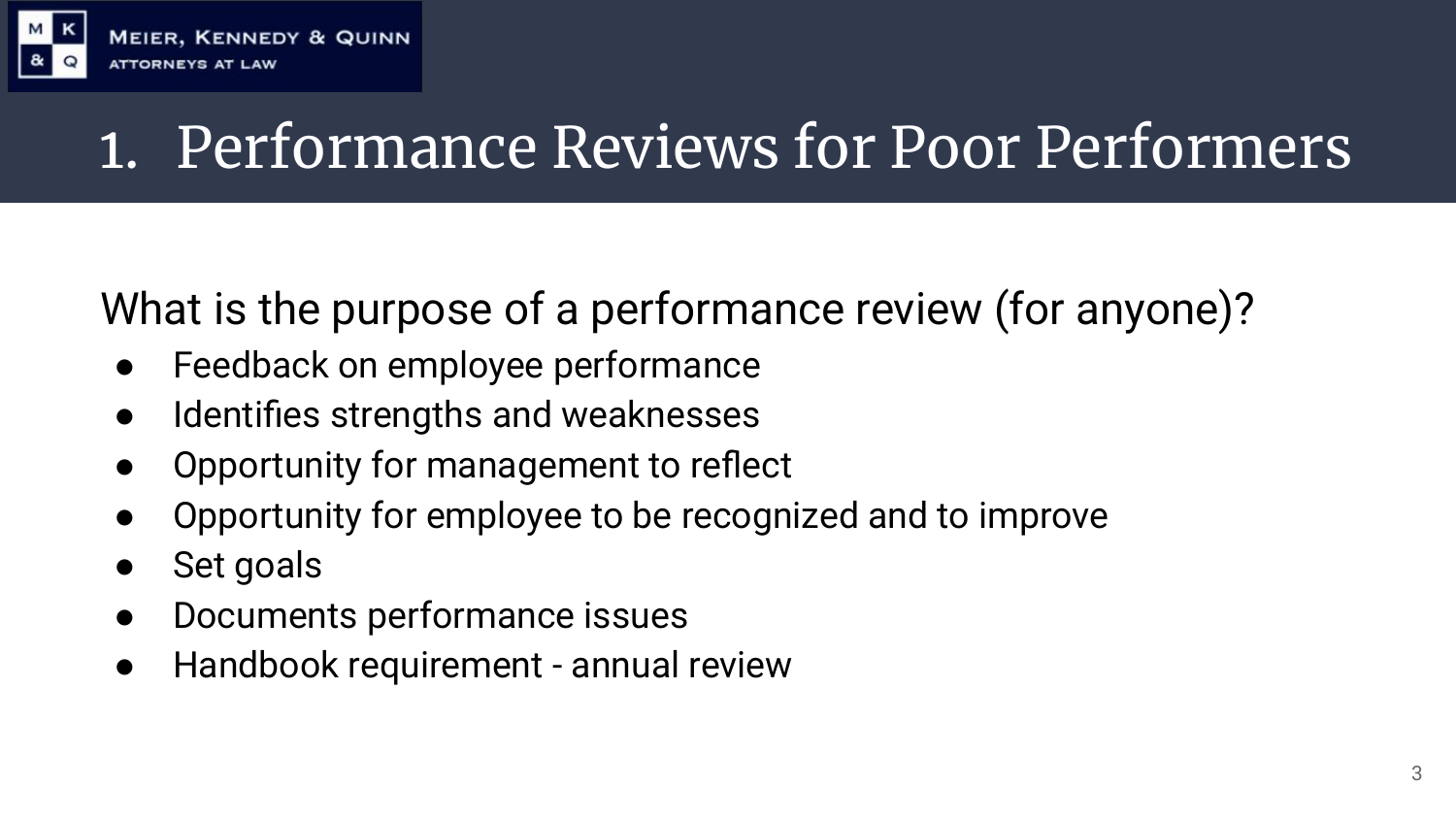

#### Misconceptions about performance reviews:

- *● Not* a one-time feedback opportunity
- *Not* a disciplinary action
- *Not* a cheerleading activity
- *● Not* a check-the-box activity
- *● Not* a time for surprise issues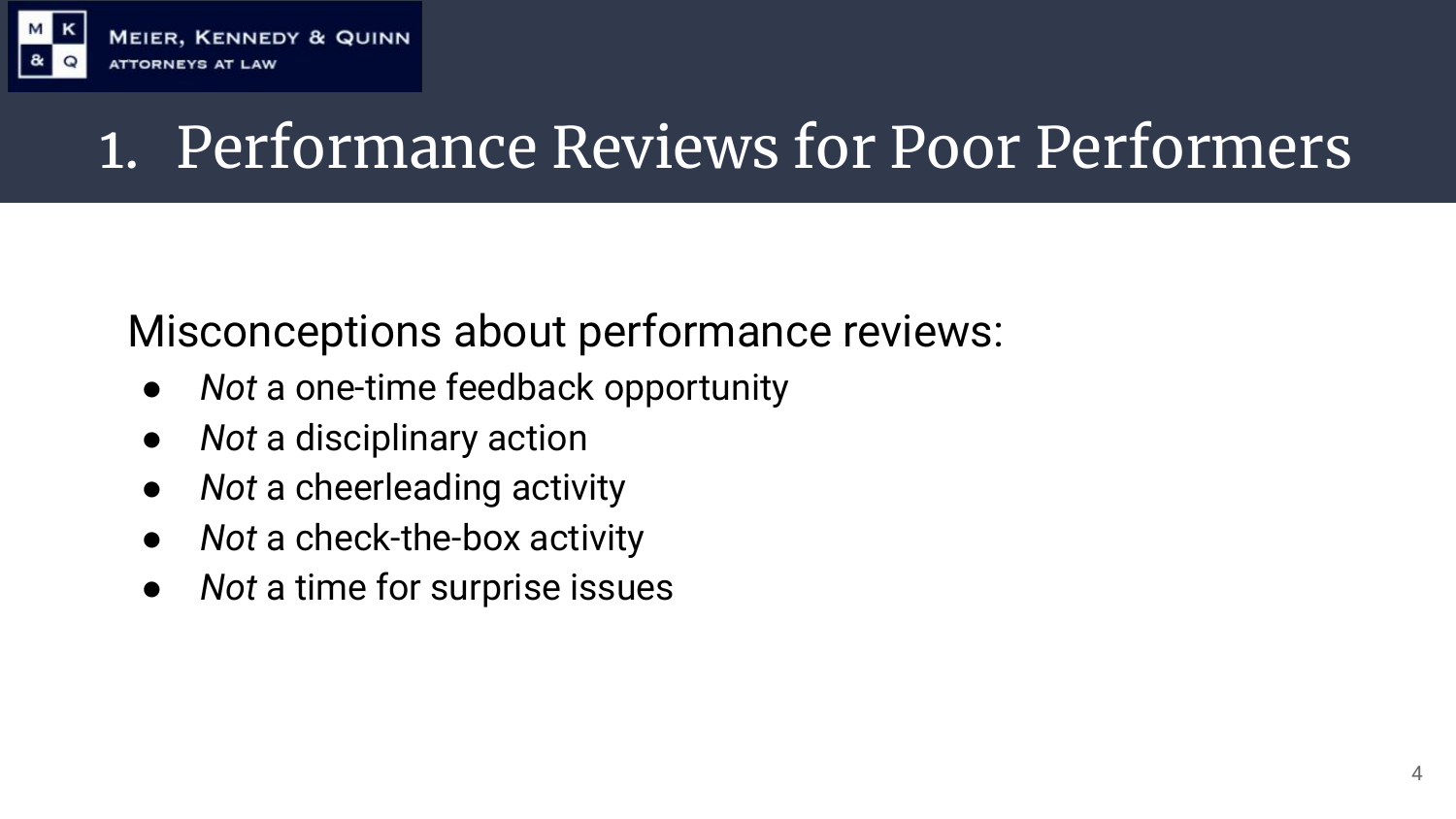

#### Key points for a good performance review:

- Communicate about performance throughout the year
- Review job description as you prepare
- Provide accurate feedback (not sugar-coated, not doom and gloom)
- **Provide actionable items**
- Review prior goals, and progress made
- Specifically list and discuss performance issues
- Do *not* avoid tough topics (esp. areas of concern)
- Prepare and provide a document
- Establish a system that you must follow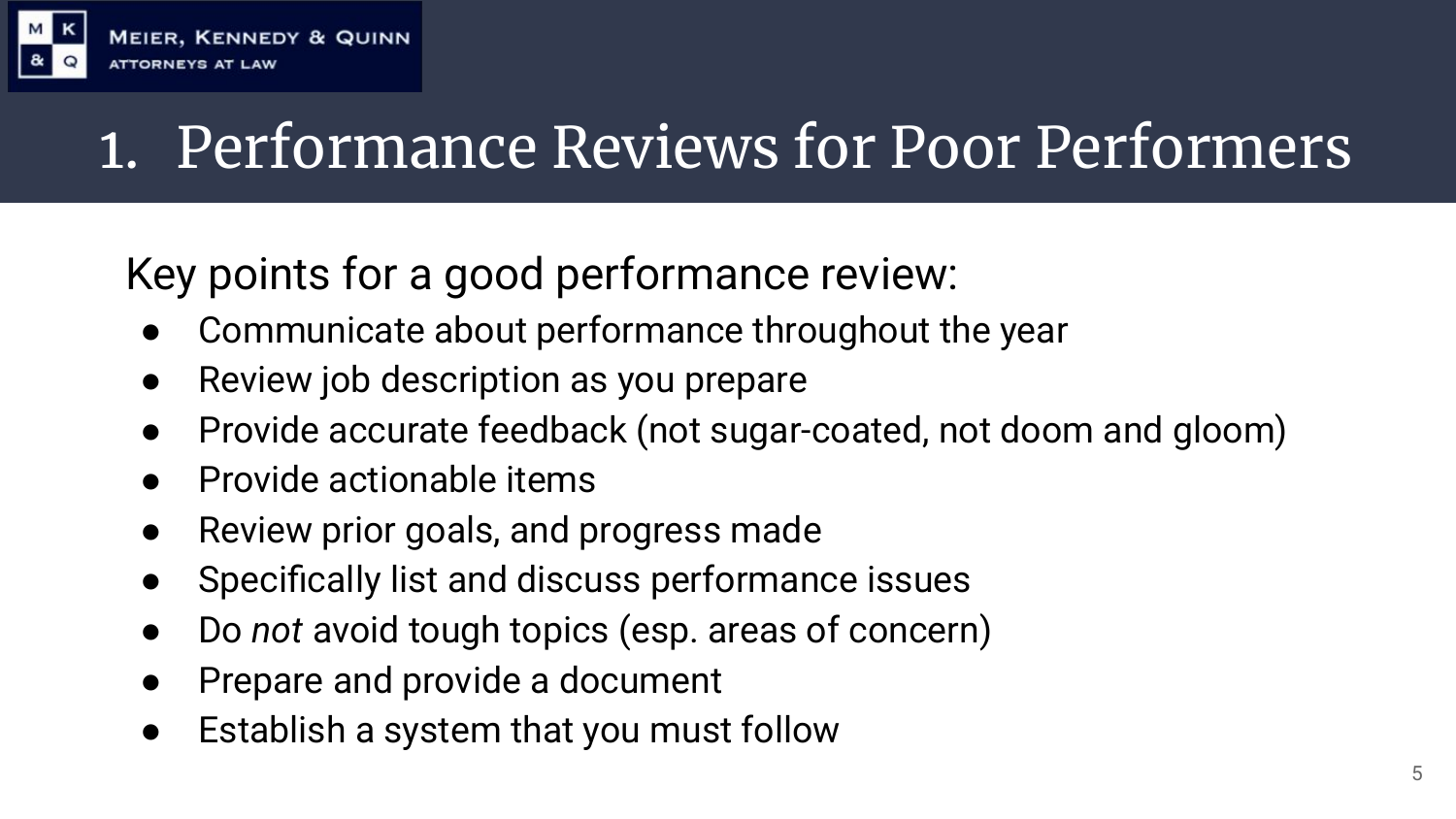

#### Why is it important to include performance concerns?

- Provides employee the opportunity to improve
- Creates a record of issues
- Provides a clear and consistent story
- Simplifies the discipline and discharge process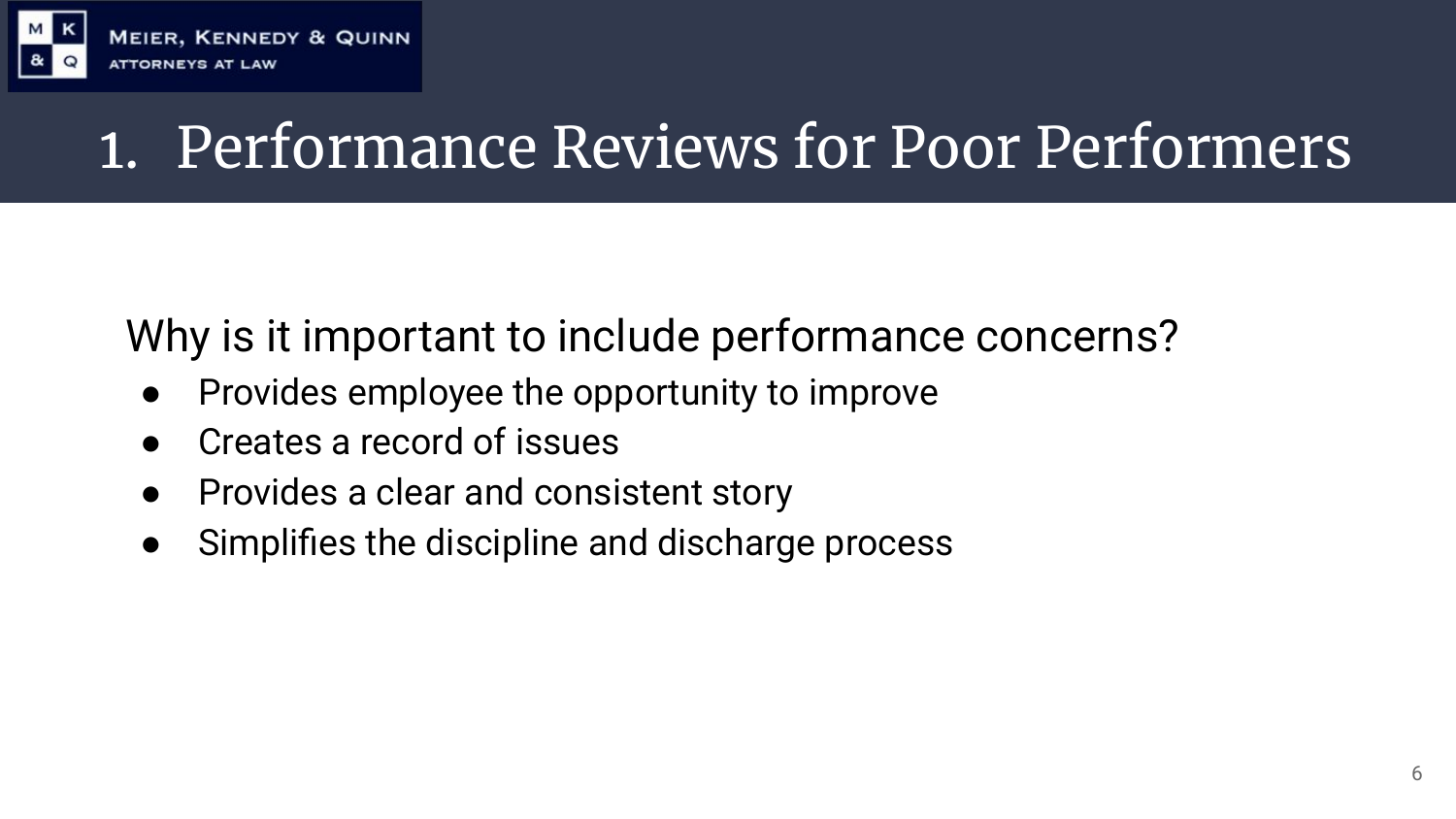

## 2. Relationship Problems

The situation:

- John and Sandy have never gotten along; they've fought for years.
- Sandy often complains that John is insulting, doesn't do his job, and is always "hanging around."
- John is surly.
- Sandy is a busy-body.
- Something has happened again, Sandy came to your office to tell you John has to be fired.
- You calmly thank her for her input, and tell her you will consider.
- As she storms out of your office, Sandy says she is in a hostile work environment and John is harassing her.
- You're pretty sure nothing serious has happened.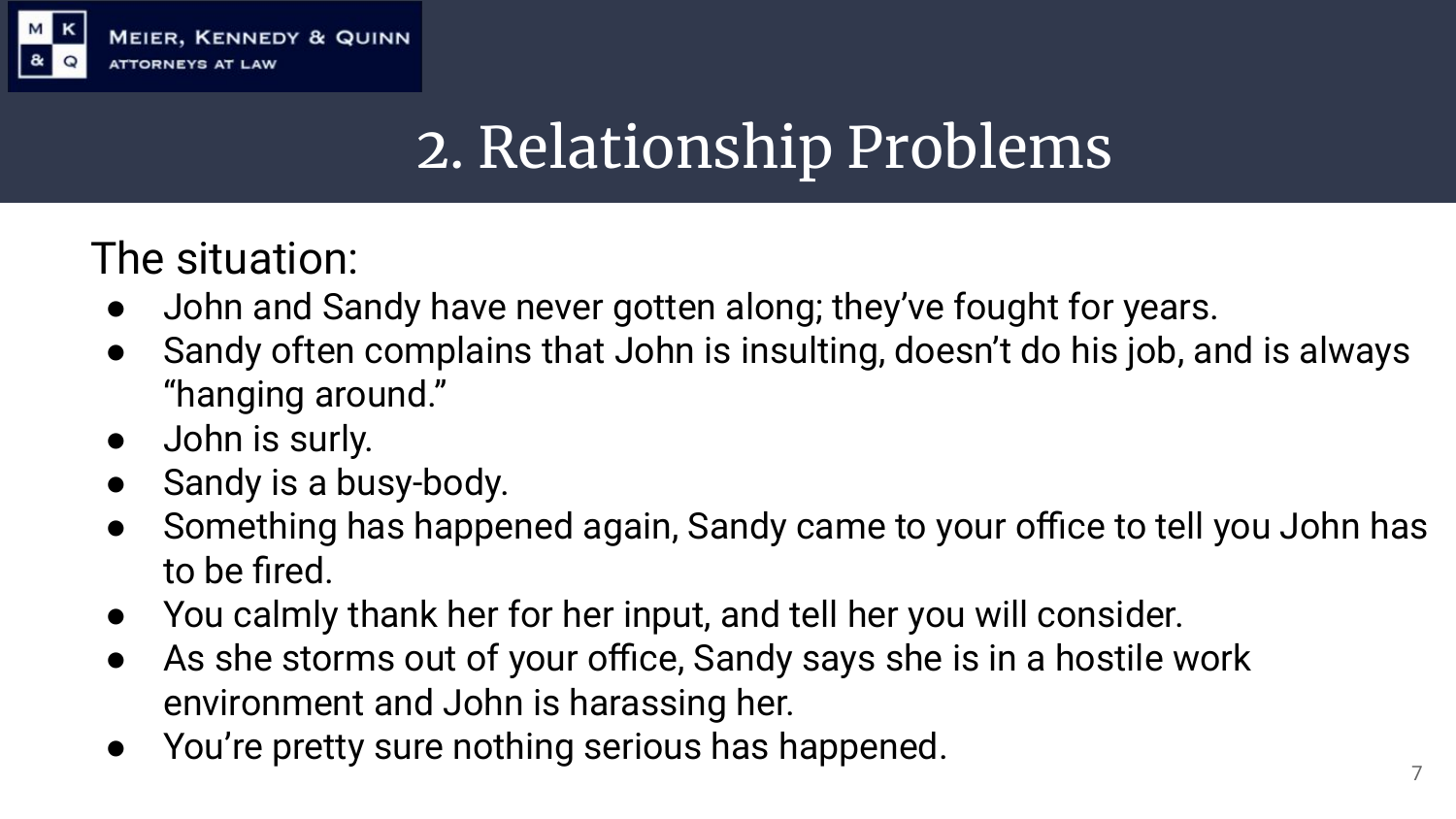

## 2. Relationship Problems

#### Why it's important to handle this situation:

- **Bad for John and Sandy**
- Bad for workplace environment (gossip & negativity)
- **Bad for productivity**
- Unaddressed problems escalate
- Unaddressed problems spread to others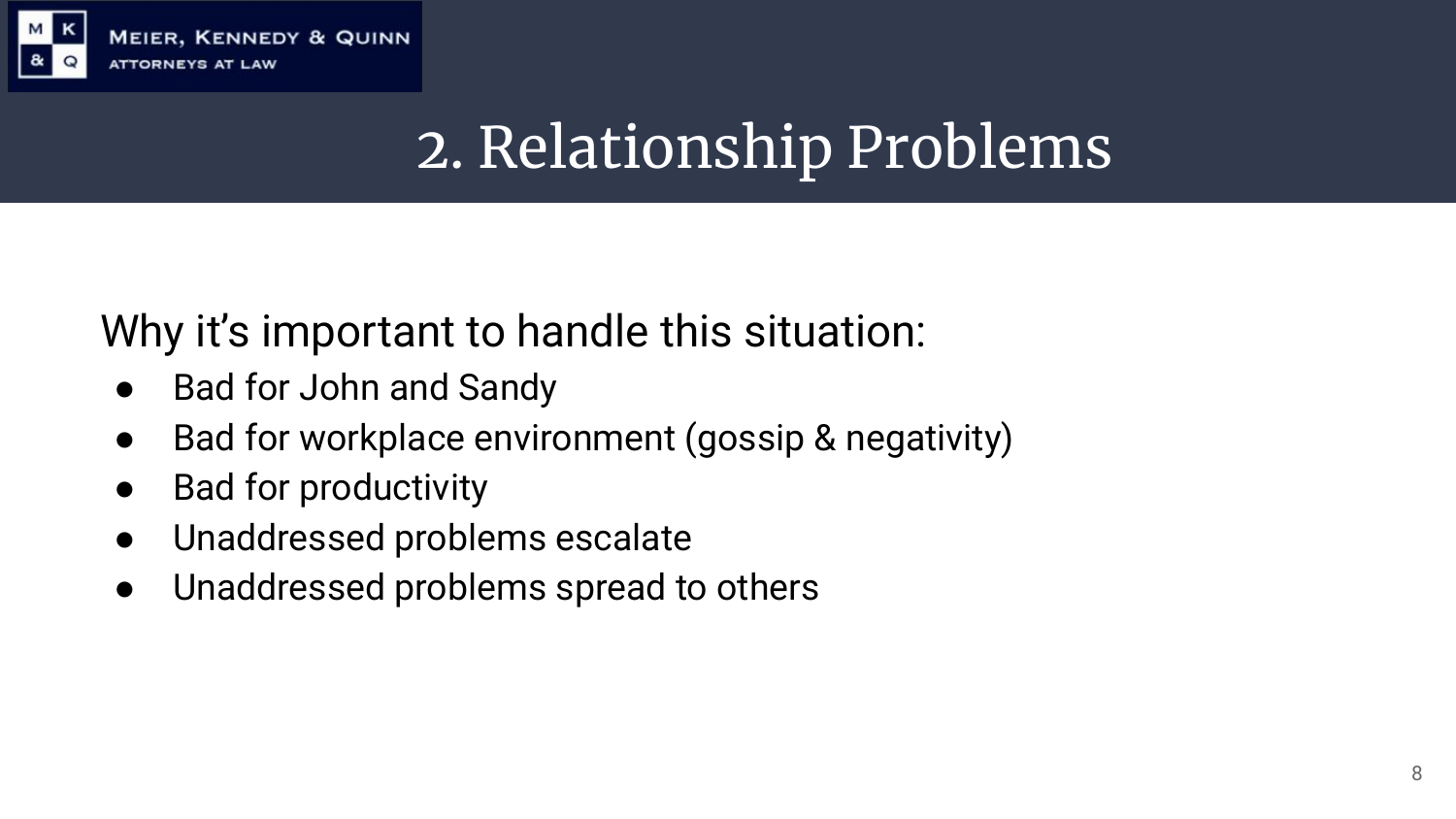

## 2. Relationship Problems

#### Why it's important to handle this situation:

- Risk losing valuable employees
- Deny employees the opportunity to improve
- Employers are responsible for hostile work environment & harassment
	- Investigate, even if you think the complaint is frivolous (see Scott's presentation)
	- At minimum, meet with Sandy and ask the basis for complaint
	- If serious, hire outside investigator to handle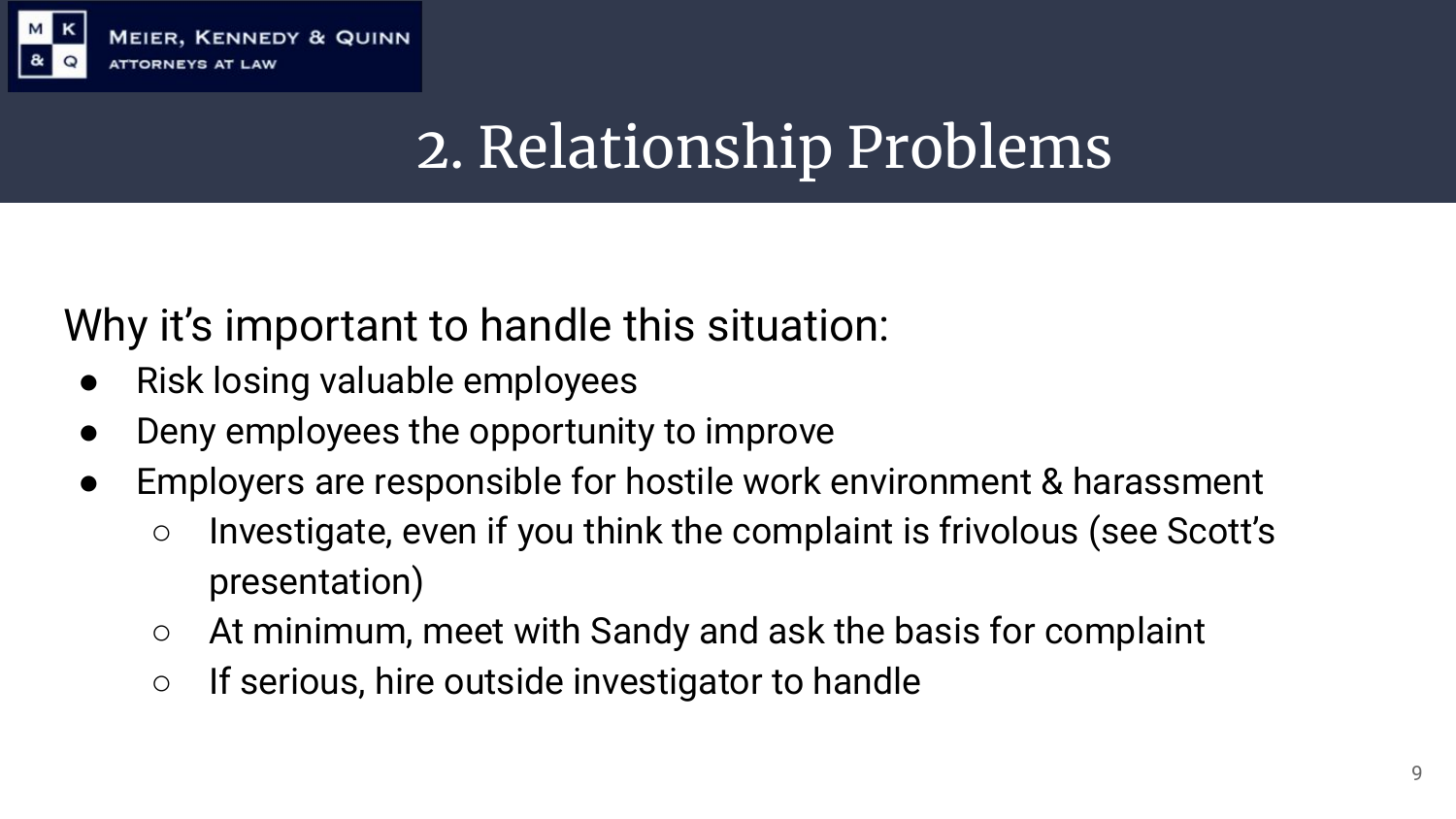

**MEIER, KENNEDY & QUINN ATTORNEYS AT** 

## 3. Employee Discipline

#### Why discipline?

- Important to promptly address performance/behavior issues
- Gives the employee fair warning and an opportunity to improve
- Unaddressed issues stay, get worse, and spread
- Even if at will, discipline and termination must have reasons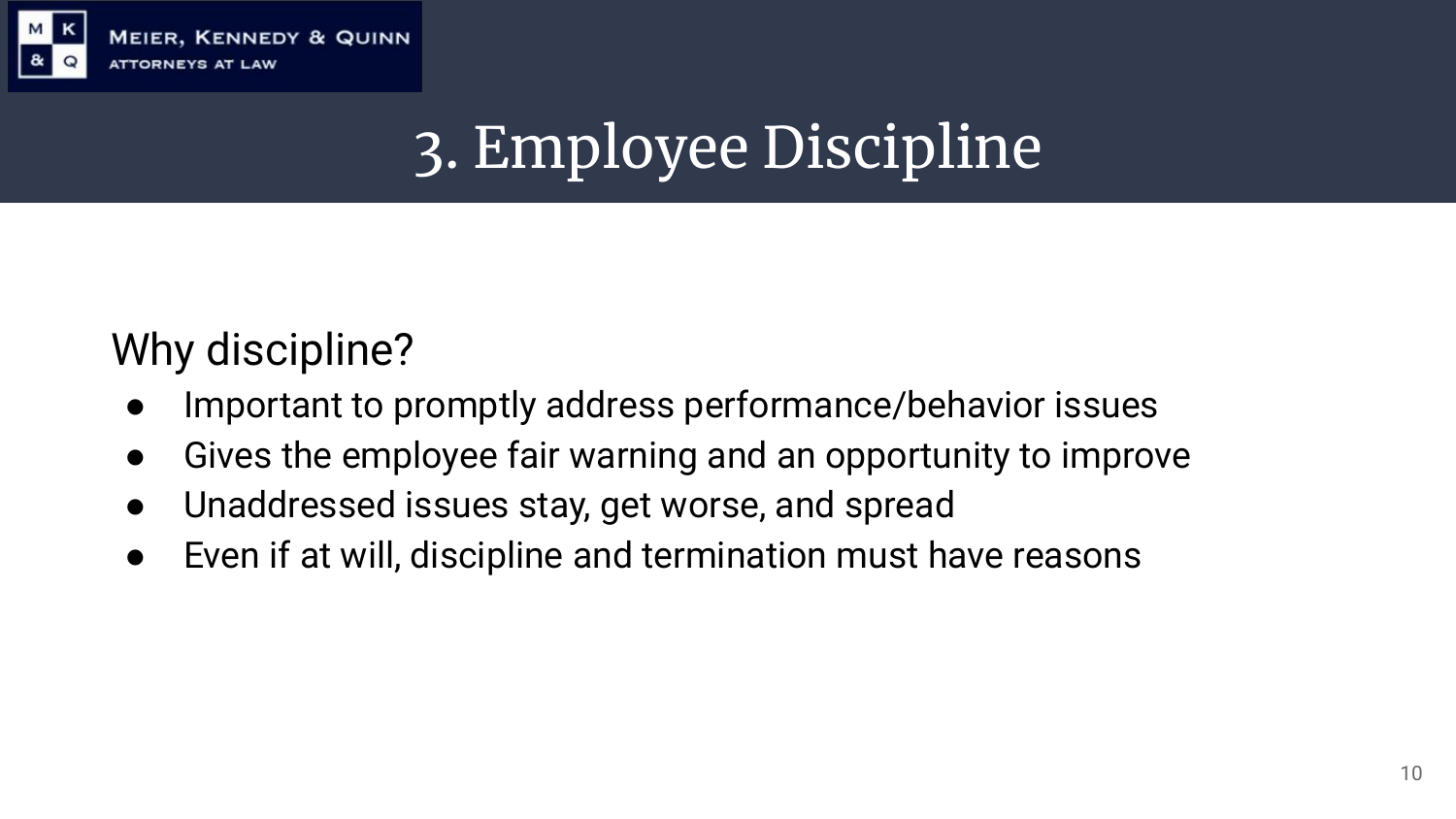

## 3. Employee Discipline

How to Discipline:

- Know and follow your policies
- Consider the level of misbehavior, respond accordingly
- Investigate complaints (for serious allegations, consider external investigation) - at minimum, meet with complainant & employee
- When ready, meet with the employee to discuss the issue, provide opportunity to respond, and discipline if necessary
	- *○ Plan* your meeting, don't wing it; if you expect discipline will be necessary, that the employee will be difficult, or that there could be additional issues, contact counsel before taking action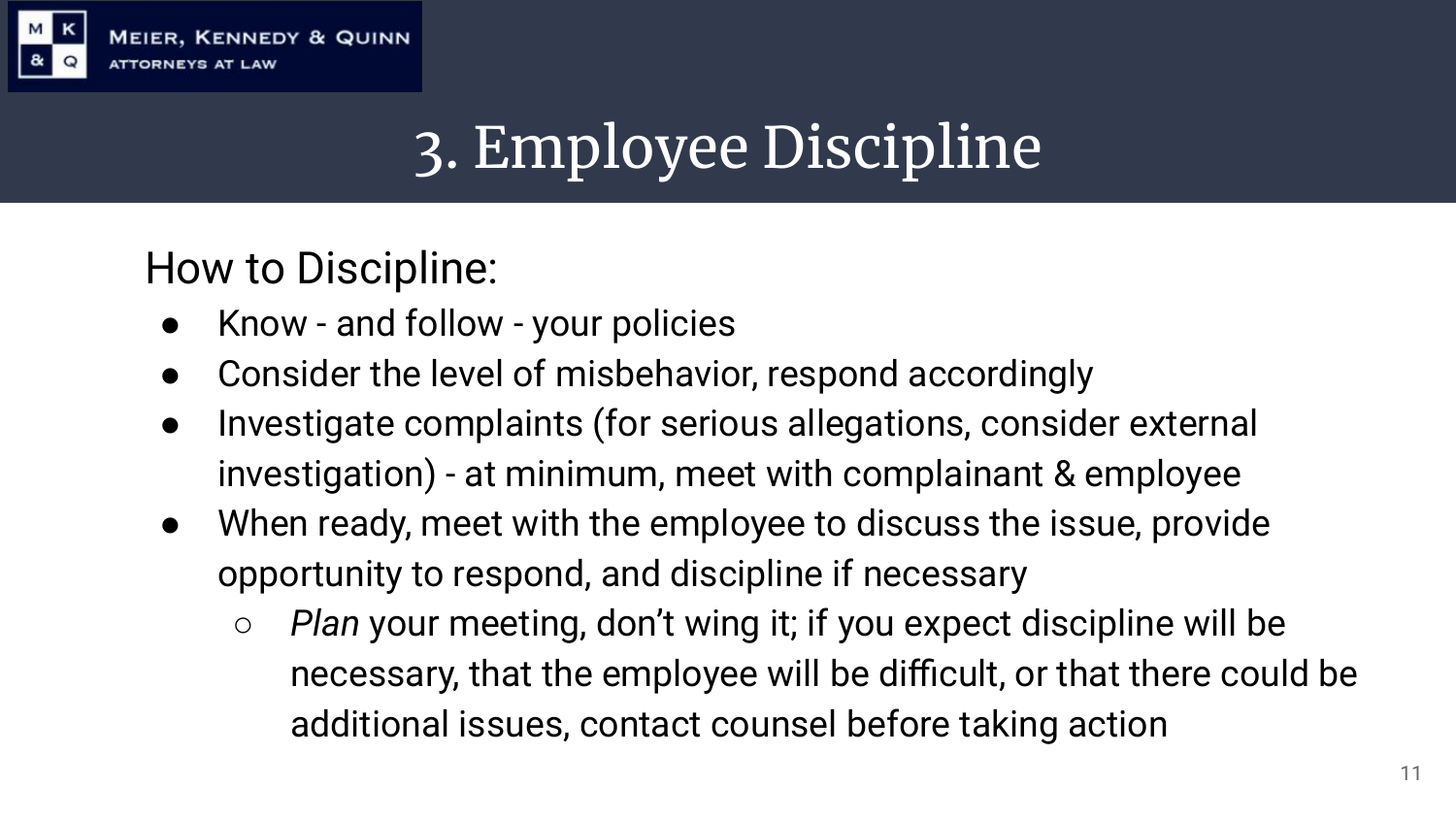

## 3. Employee Discipline

How to Discipline:

- For meetings, do not meet alone, and have your witness take notes
- Documentation is critical
	- If informal discussion, send a follow-up email
	- For any formal warning, write out the issue have counsel draft or review
	- Incorporate these issues into performance evaluations
- Is suspension necessary? Police contact?
- *● REVIEW* your handbook for necessary steps to include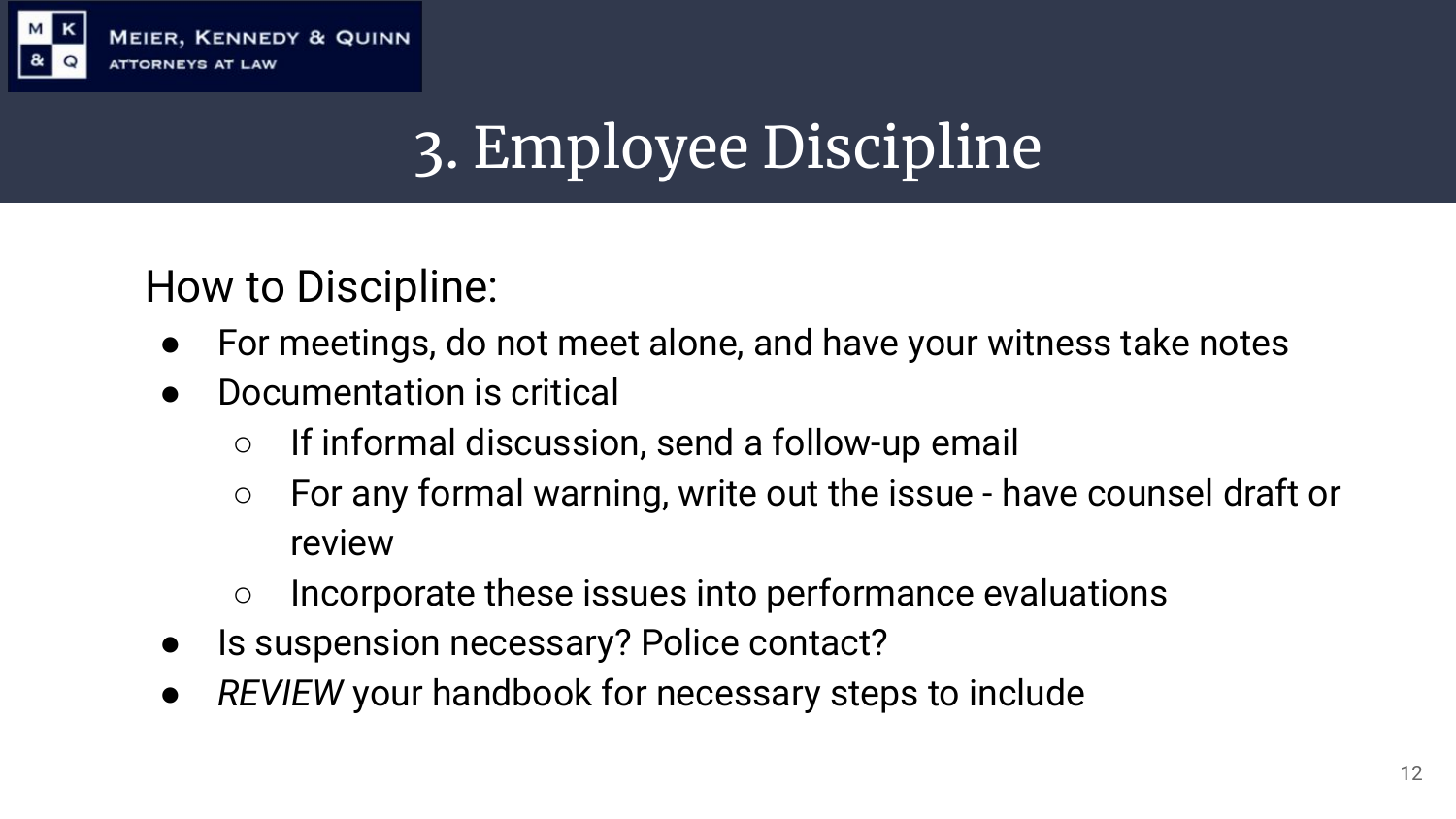

## 3. Employee Discipline

#### Suggested Disciplinary Path:

| <b>Informal Discussion</b>           | <b>Verbal Warning</b>                                  | Written<br>Warning                              | <b>Final Written</b><br>Warning                                 | <b>Termination</b>                                                    |
|--------------------------------------|--------------------------------------------------------|-------------------------------------------------|-----------------------------------------------------------------|-----------------------------------------------------------------------|
| - Minor offense<br>w/no prior issues | - Minor offense w/<br>prior minor issues               | - Moderate Offense                              | - Serious offense                                               | - Serious offense                                                     |
|                                      | - Minor but serious<br>offense with no<br>prior issues | - Minor offense<br>with prior verbal<br>warning | - Minor or<br>moderate offense<br>with prior written<br>warning | - Minor or<br>moderate offense<br>with prior final<br>written warning |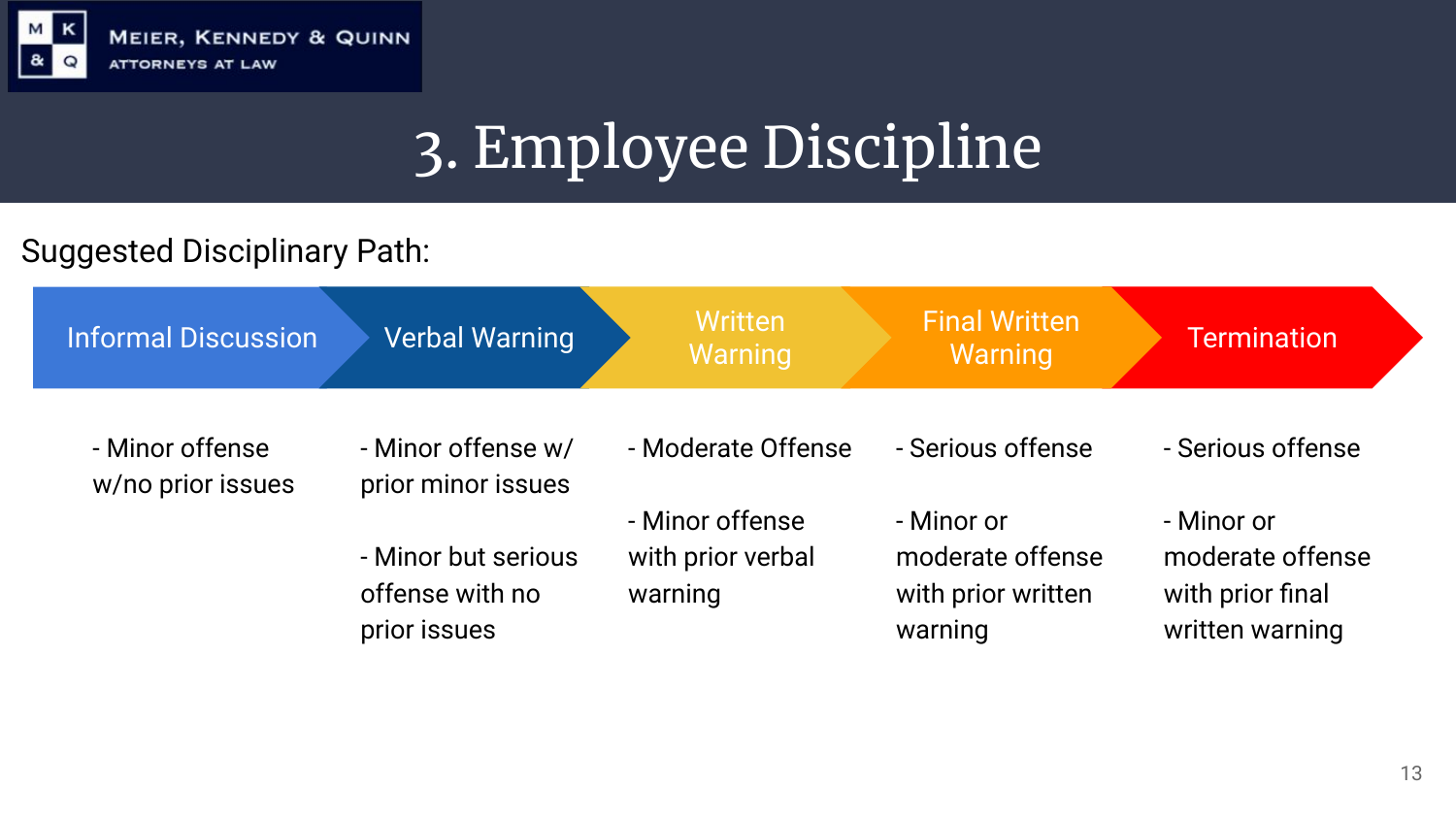

#### **MEIER, KENNEDY & QUINN ATTORNEYS AT LAW**

#### 4. Reduction of Hours to Part-Time

#### The situation:

- Cindy is a full-time employee, working 40 hours per week
- You have decided to reduce her to 20 hours per week
- You plan to tell her next Friday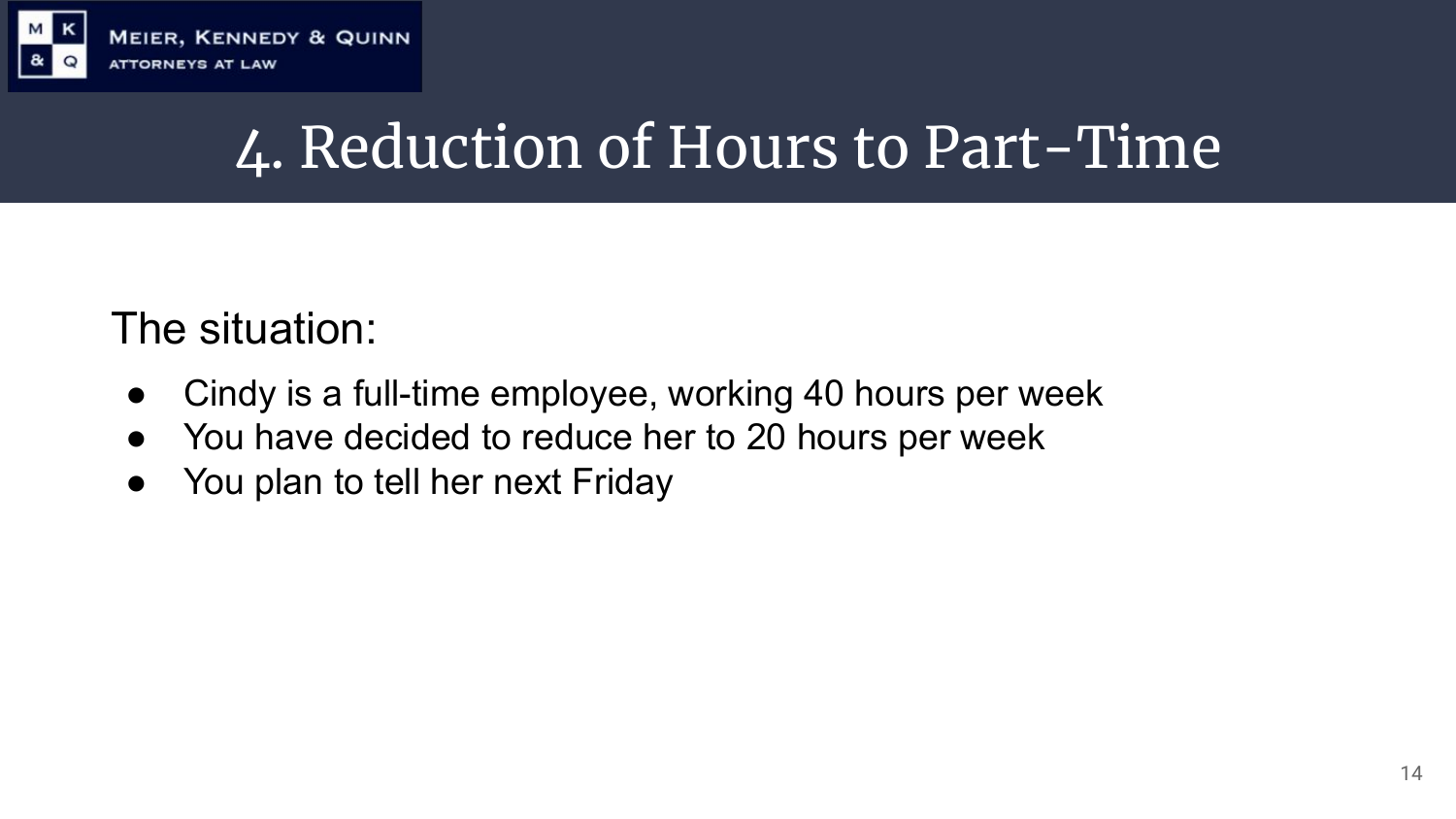

## 4. Reduction of Hours to Part-Time

#### What to keep in mind:

- Is the decision clearly based on organizational needs?
- Why Cindy and not someone else?
- Does Cindy have some sort of protected status:
	- Recent sick leave, FMLA leave, or ADA issues?
	- Recent harassment, discrimination, safety complaints?
	- Is she oldest, minority, only woman, etc.?
- Is Cindy hourly or salaried? How will this impact her pay?
- What will the overall impact be on CIndy (benefits, dependents, etc.)?
- Not hiring someone else to do the rest of Cindy's job?
- If a job is substantially reduced and employee quits, can be considered an "constructive discharge" (potential liability, unemployment pay)  $15$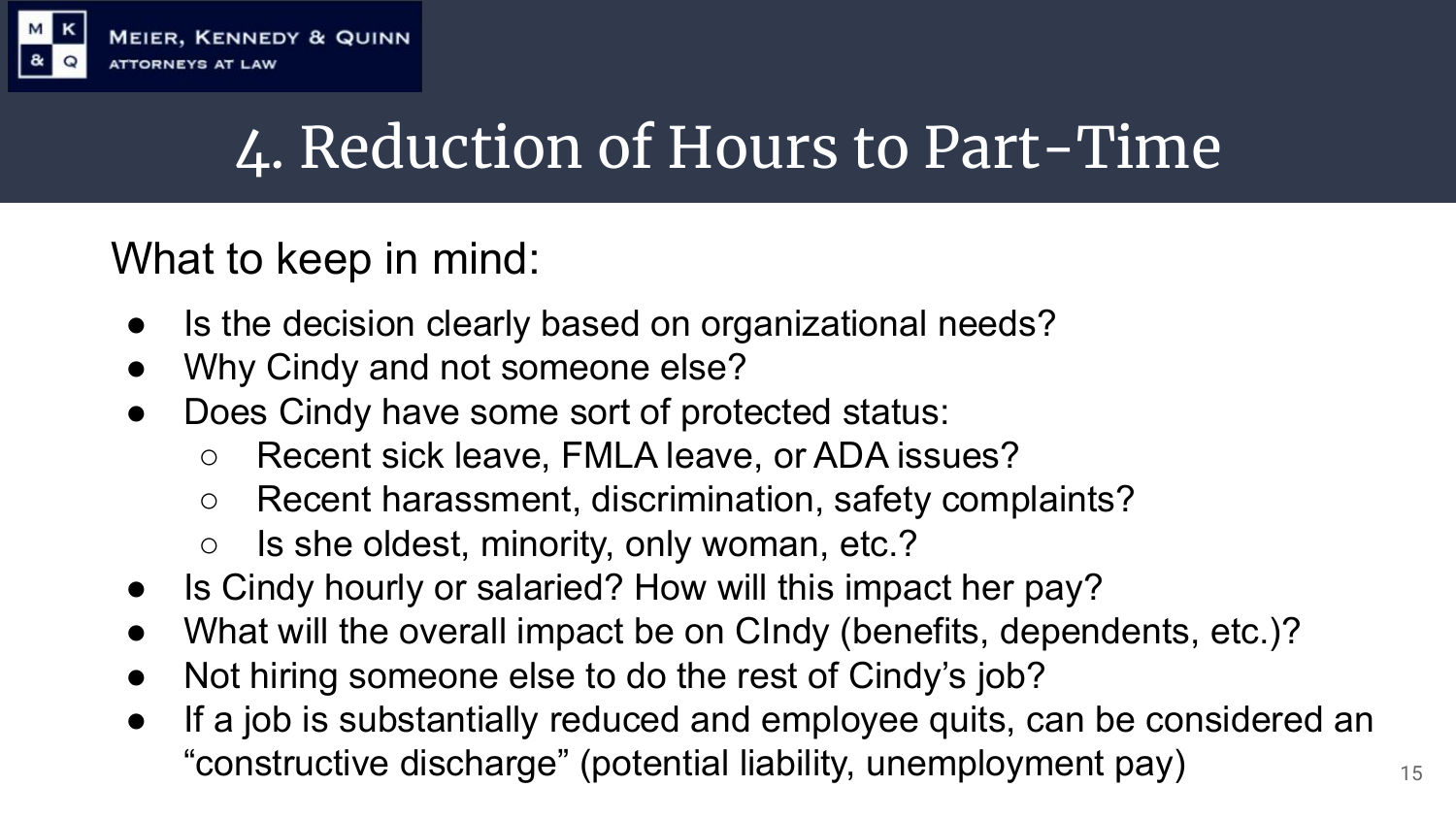

## 5. Old Employees - Time to Say Goodbye?

#### The situation:

- Carl has worked at the parish for 28 years.
- He is now 71 years old.
- He is slowing down, can't get things done like he used to.
- You assigned some of his tasks to others, so he does about half of his job.
- Still, Carl can't get everything done.
- You are considering whether it's time to let Carl go.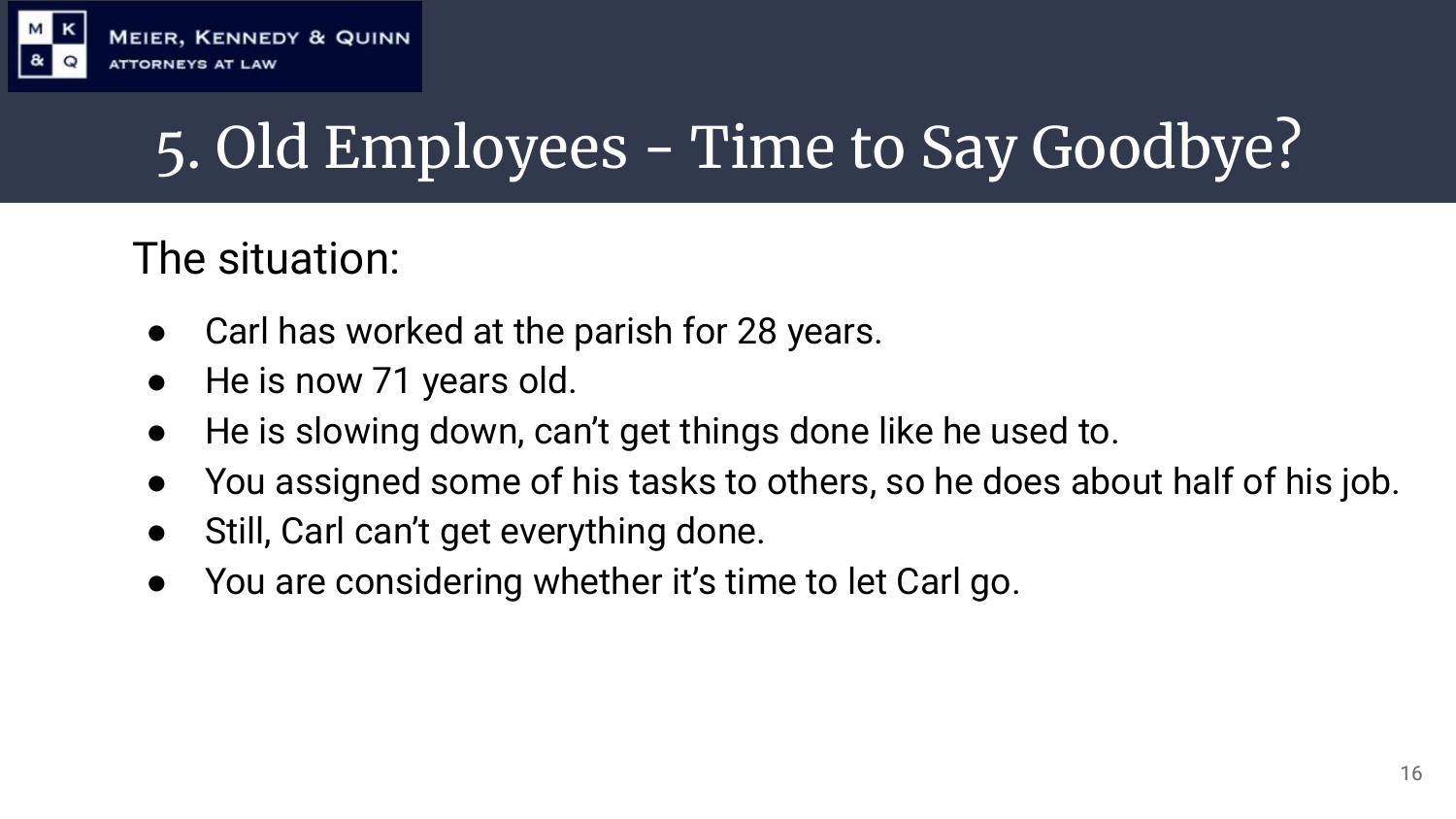

## 5. Old Employees - Time to Say Goodbye?

#### What to consider:

- Remember, you can't terminate an employee just because he is old! ○ MHRA, OWBPA, etc.
- Employment decisions must be based on objective employment criteria
- Carl likely places high value on serving the parish and performing his duties
- Has Carl indicated whether he plans to retire?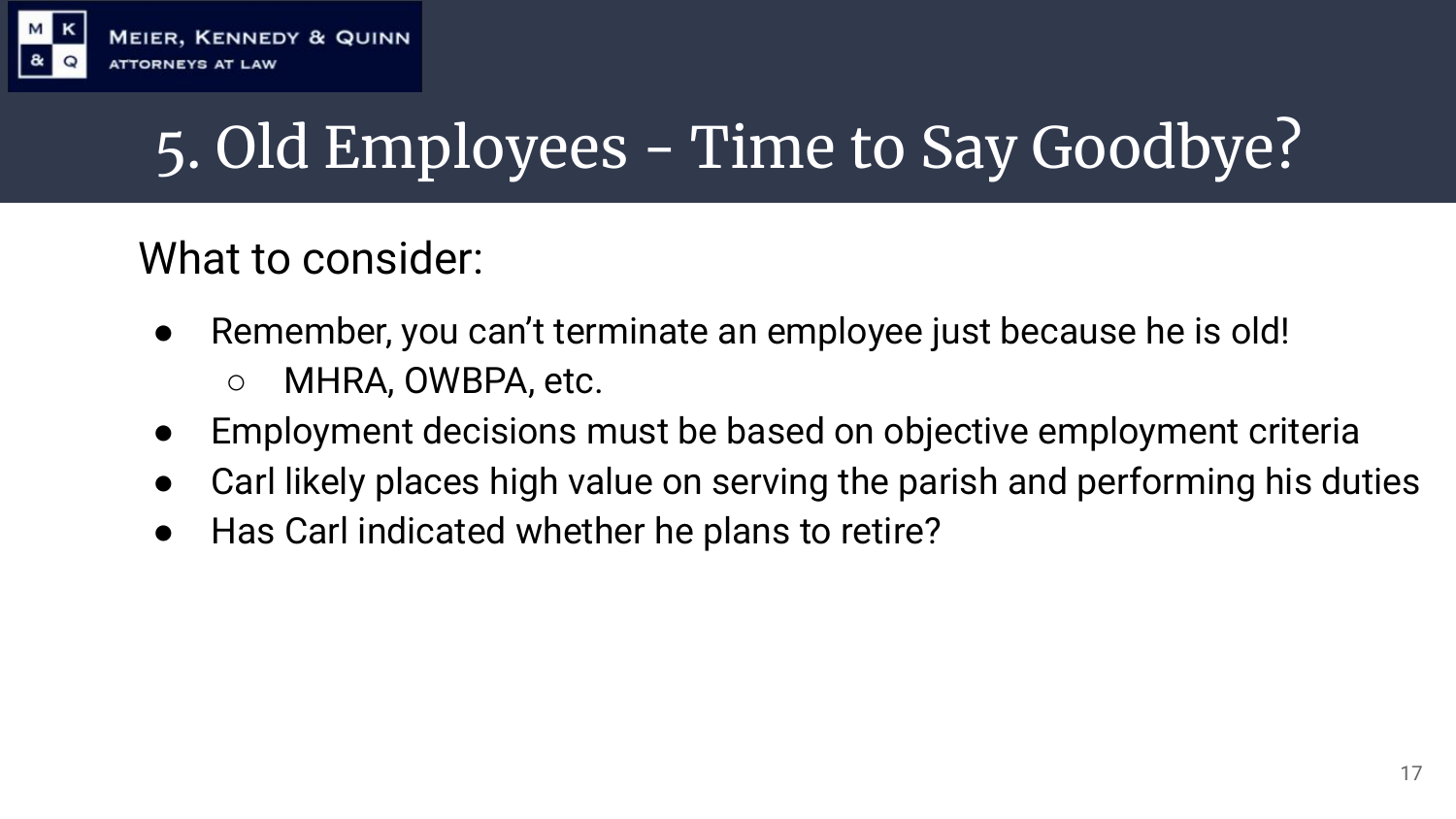

## 5. Old Employees - Time to Say Goodbye?

Options to handle the situation:

- Discuss performance concerns
- Reduce hours commensurate with amount of work he can get done (remember issues with moving an employee to part-time though)
- Grin & bear it
- **Early Retirement Plan**
- Discipline & Discharge
- Consider each carefully, take your time, and get legal advice before taking action